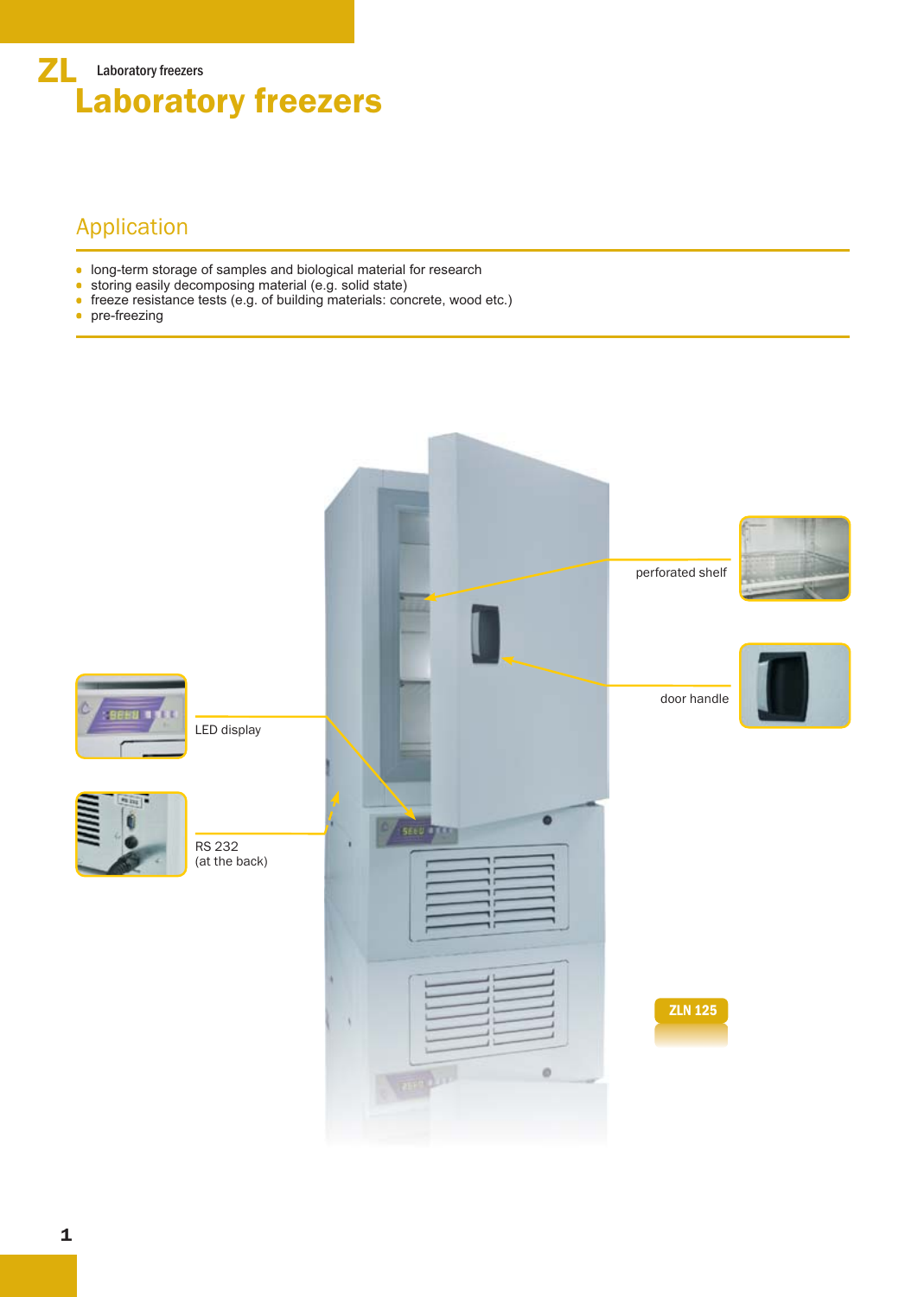Laboratory freezers  $\blacksquare$ Laboratory freezers

#### Advantages

- single chamber models
- plastic or stainless steel interior (depending on model)
- housing, depending on model: powder coated sheet, stainless steel linen finish (INOX/G) or polished (INOX/S)
- two temperature ranges depending on the model:  $-25...0$ °C
- $-35...0$ °C
- **•** thermal insulation polyurethane foam
- **cooling system**
- $\bullet$ natural air convection
- LED time and temperature display  $\bullet$
- microprocessor temperature and time control  $\bullet$
- temperature sensor fail alarm
- power failure control system
- real time clock
- sound alarm
- **defrosting function**
- **self-check function (auto control)**

# Program possibilities

- single segment temperature-time profile
- temperature program priority  $\bullet$
- adjustable start delay feature (from 1 min to 99,59 h)  $\bullet$
- adjustable time of holding the set temperature (from 1 min to 99,59 h), or continuous operating
- overview of set parameters during operating time
- over temperature sound alarm





All POL-EKO-APARATURA products can be provided with IQ, OQ, PQ qualifications.



All POL-EKO-APARATURA products can be supplied with a calibration certificate issued by an accredited Measurement Laboratory. Further information is available on our website: www.pol-eko.eu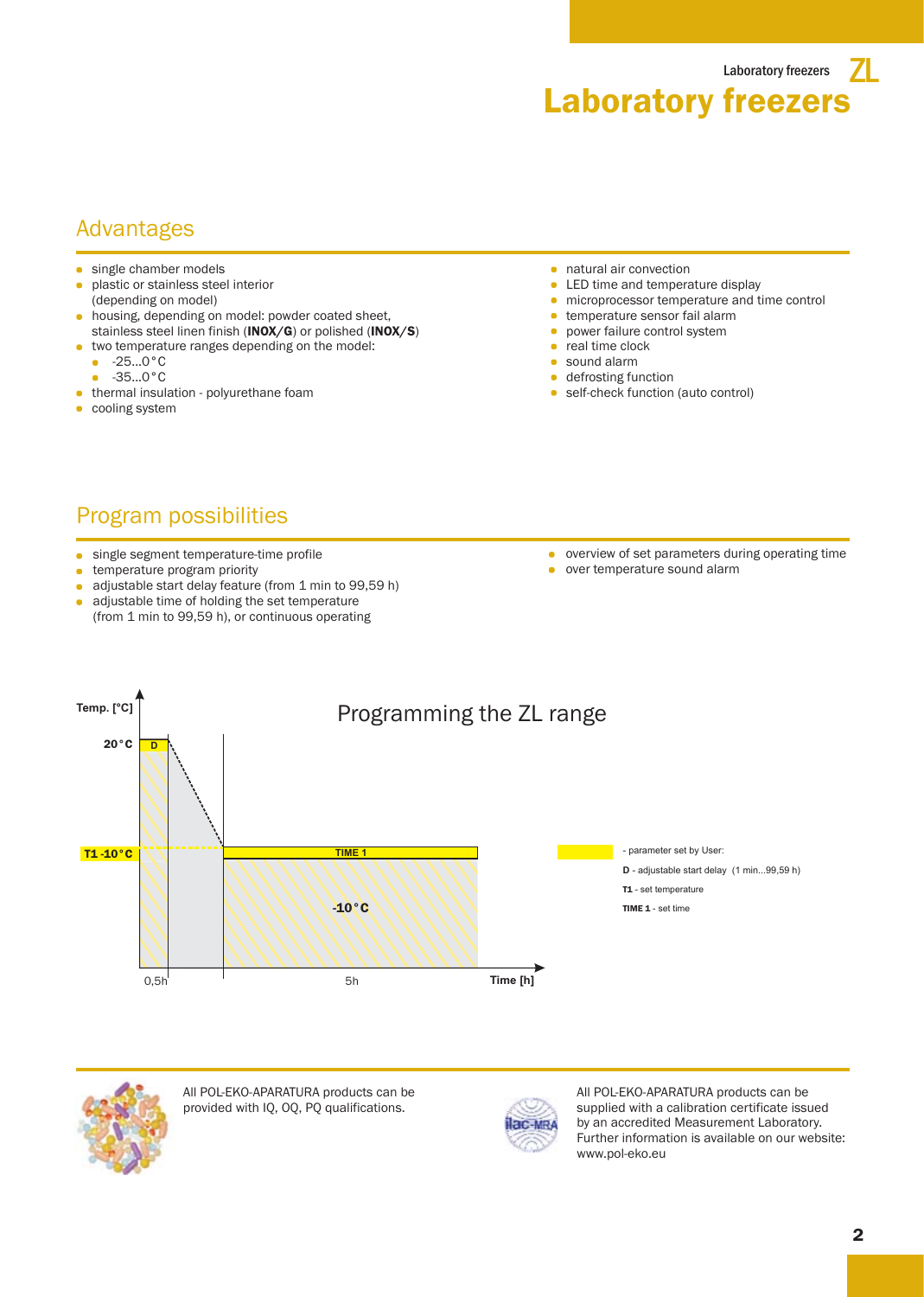



Stainless steel interior and perforated shelves are standard equipment of ZLN 125, 200, 300.

# Standard equipment

solid door

- RS 232 interface; RS 232 cable must be purchased additionally (RSK)
- glass shelves in models ZLN 75, 145, 180, wire INOX in model ZLN 85+ and perforated shelves in models ZLN 125, 200, 300
- access port for external sensor in models ZLN 85+, 125, 200, 300  $\bullet$
- manufacturer's test certificate at -10°C
- operation manual in English and English menu (other languages on request)

### Options and accesories

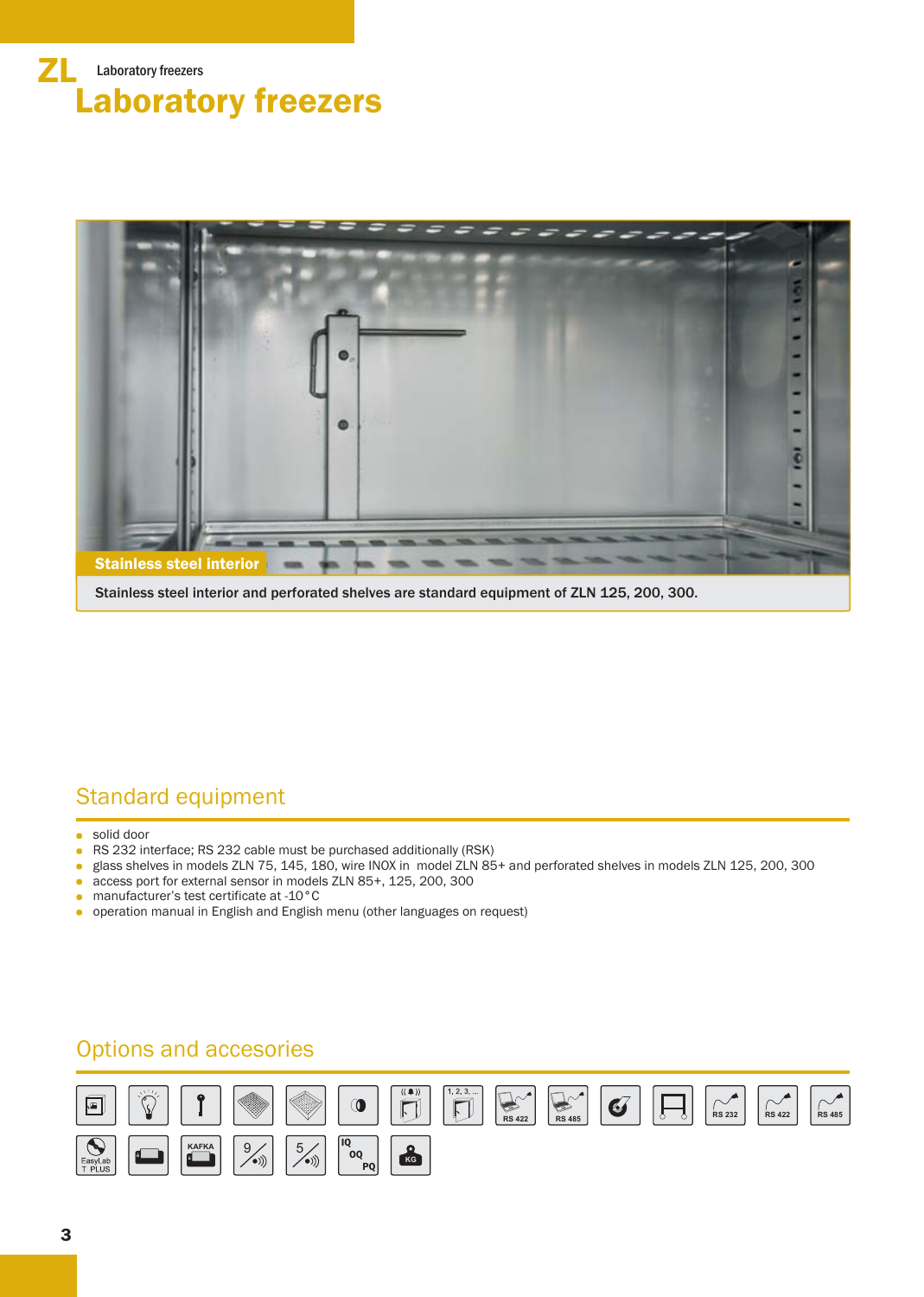



Available options ⚠ \*/A - door with viewing window \*/W - reinforced version \*/PW - reinforced shelf

QLK/\* - wheels

ZLN 75 ZLN 145 ZLN 180 ZLN 85+ ZLN 125 196 6,9 34 160 5,6 110-120/220-240 85 3,0 560 850 610 410 630 390 120 2/2 -25...0 -13...+32 600 1250 650 450 970 420 96 600 1455 650 450 1160 420 100 4/4 5/5 ±0,4 220-240 - 48 55 127 4,4 -35...0  $-31...+32$ 580 1150 720 400 600 530 450 2/3 90 ZLN 180 ±0,6 220-240 - ±0,7 220-240 - ±0,7 ZLN 200 ZLN 300 200 7,0 299 10,5 680 1320 720 500 770 520 450 2/4 120 ±0,7 680 1680 720 500 1150 520 450 3/6 185 ±1,0 ZLN 85+ 86 3,0 600 885 635 420 590 395 200 2/4 60 ±0,4 Model Parameter weight [kg] door type housing plastic controller microprocessor with external display temperature range nominal power [W] temperature accuracy [°C] temperature fluctuation<sup>2</sup> at -10 $^{\circ}$ C [ $^{\circ}$ C] voltage shelves fitted / max air convection and the convection of the convection of the convection of the convection of the convection of the convex of the convex of the convex of the convex of the convex of the convex of the convex of the convex of t chamber capacity $1$ solid / glass (option) every 1,0 interior manufacturer POL-EKO-APARATURA powder coated sheet warranty 24 months stainless steel powder coated sheet / stainless steel (INOX/G or INOX/S) internal dims [mm] width height depth 50 Hz [V] 60 Hz [V] width  $[°C]$  $[°F]$ [l] [cu ft] height depth overall dims [mm]

1 - working capacity of chamber can be smaller

2 - fluctuation measured in centre of the chamber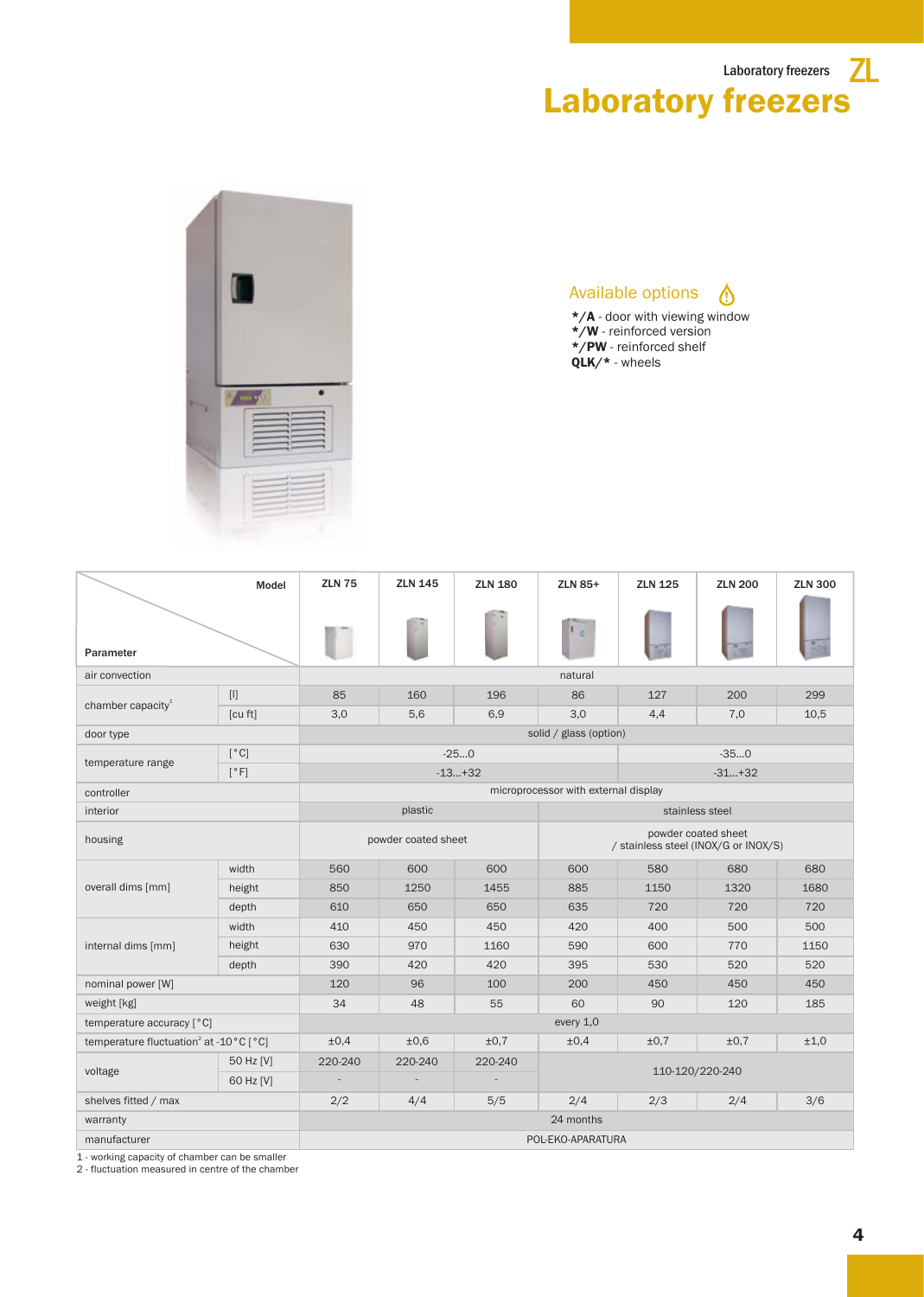#### Parameters list Parameters list

ł.

|                                                                                            | plastic (ZLN 75, 145, 180)                                           |                                             |  |  |  |  |  |  |
|--------------------------------------------------------------------------------------------|----------------------------------------------------------------------|---------------------------------------------|--|--|--|--|--|--|
| interior                                                                                   | aluminum                                                             |                                             |  |  |  |  |  |  |
|                                                                                            | stainless steel (ST/CHL 500, 700, 1200 INOX; ZLN 125, 200, 300)      |                                             |  |  |  |  |  |  |
| housing                                                                                    | powder coated sheet                                                  |                                             |  |  |  |  |  |  |
|                                                                                            | stainless steel (ST/CHL 500, 700, 1200 INOX; ZLN 125, 200, 300 INOX) |                                             |  |  |  |  |  |  |
| air convection                                                                             |                                                                      | natural                                     |  |  |  |  |  |  |
|                                                                                            |                                                                      | forced                                      |  |  |  |  |  |  |
| fan speed regulation                                                                       |                                                                      | 0100%                                       |  |  |  |  |  |  |
|                                                                                            |                                                                      | 10100% (CL/SL/SR 400/750/1000)              |  |  |  |  |  |  |
| automatic fan shut down after completing the program                                       |                                                                      |                                             |  |  |  |  |  |  |
| air-flap control (flap diameter 37 mm)                                                     | manual                                                               |                                             |  |  |  |  |  |  |
|                                                                                            |                                                                      | automatic                                   |  |  |  |  |  |  |
|                                                                                            |                                                                      | heating                                     |  |  |  |  |  |  |
| system                                                                                     |                                                                      | cooling (ST/CHL/IL/KK)                      |  |  |  |  |  |  |
| defrosting function                                                                        |                                                                      |                                             |  |  |  |  |  |  |
| automatic defrosting function                                                              |                                                                      |                                             |  |  |  |  |  |  |
|                                                                                            |                                                                      | (CL/SL 15, 32) LED                          |  |  |  |  |  |  |
| external display                                                                           |                                                                      | <b>LCD</b>                                  |  |  |  |  |  |  |
|                                                                                            |                                                                      | 5.7" LCD touch screen                       |  |  |  |  |  |  |
| microprocessor control of time and temperature (and humidity in KK; light with FIT option) |                                                                      |                                             |  |  |  |  |  |  |
|                                                                                            |                                                                      | 1 segment                                   |  |  |  |  |  |  |
| temperature-time profile (and humidity in KK)                                              |                                                                      | 6 segment                                   |  |  |  |  |  |  |
|                                                                                            |                                                                      | 9 segment                                   |  |  |  |  |  |  |
|                                                                                            |                                                                      |                                             |  |  |  |  |  |  |
| program priority                                                                           |                                                                      | temperature                                 |  |  |  |  |  |  |
|                                                                                            |                                                                      | time (ST and IL in STD with FOT/FIT option) |  |  |  |  |  |  |
| cycle run of the program                                                                   |                                                                      |                                             |  |  |  |  |  |  |
|                                                                                            |                                                                      | $\mathbf{1}$                                |  |  |  |  |  |  |
| user programs memory                                                                       |                                                                      | 3                                           |  |  |  |  |  |  |
|                                                                                            |                                                                      | 20                                          |  |  |  |  |  |  |
| start delay                                                                                |                                                                      | 1 min99,59 h                                |  |  |  |  |  |  |
|                                                                                            |                                                                      | date/time                                   |  |  |  |  |  |  |
| adjustable heating up time                                                                 |                                                                      | 1 min99,59 h                                |  |  |  |  |  |  |
| adjustable hold at set point (temperature; humidity in KK)                                 |                                                                      | 1 min99,59 h                                |  |  |  |  |  |  |
|                                                                                            |                                                                      | 1 min999,59 h                               |  |  |  |  |  |  |
| overview of parameters during operating time                                               |                                                                      |                                             |  |  |  |  |  |  |
| recording the min, average and max temperature (and humidity in KK) value for each segment |                                                                      |                                             |  |  |  |  |  |  |
| over/under temperature and humidity sound alarm (humidity in KK)                           |                                                                      |                                             |  |  |  |  |  |  |
| over temperature protection 1.0 class according to DIN 12880                               |                                                                      |                                             |  |  |  |  |  |  |
| over/under temperature protection according to DIN 12880                                   |                                                                      | class:                                      |  |  |  |  |  |  |
| temperature sensor fail alarm (and humidity sensor fail alarm in KK)                       |                                                                      |                                             |  |  |  |  |  |  |
|                                                                                            |                                                                      |                                             |  |  |  |  |  |  |
|                                                                                            |                                                                      |                                             |  |  |  |  |  |  |
| power failure control system<br>real time clock                                            |                                                                      |                                             |  |  |  |  |  |  |
|                                                                                            |                                                                      |                                             |  |  |  |  |  |  |
| sound alarm                                                                                |                                                                      |                                             |  |  |  |  |  |  |
| interface                                                                                  |                                                                      | <b>RS 232</b>                               |  |  |  |  |  |  |
| Ethernet connection and remote control via Internet                                        |                                                                      |                                             |  |  |  |  |  |  |
| measurement memory                                                                         |                                                                      |                                             |  |  |  |  |  |  |
|                                                                                            |                                                                      |                                             |  |  |  |  |  |  |
|                                                                                            |                                                                      |                                             |  |  |  |  |  |  |
|                                                                                            |                                                                      |                                             |  |  |  |  |  |  |
|                                                                                            |                                                                      | at $-10\degree$ C                           |  |  |  |  |  |  |
|                                                                                            |                                                                      | at $+4^{\circ}$ C                           |  |  |  |  |  |  |
| self-check function (auto control)<br>Administrator function<br>access control via login   |                                                                      | at +25°C and 60% rH                         |  |  |  |  |  |  |
| manufacturer's test certificate                                                            |                                                                      | at $+37^{\circ}$ C                          |  |  |  |  |  |  |
|                                                                                            |                                                                      | at $+105\degree$ C                          |  |  |  |  |  |  |
|                                                                                            |                                                                      | at $+170^{\circ}$ C                         |  |  |  |  |  |  |
| 24 months warranty                                                                         |                                                                      |                                             |  |  |  |  |  |  |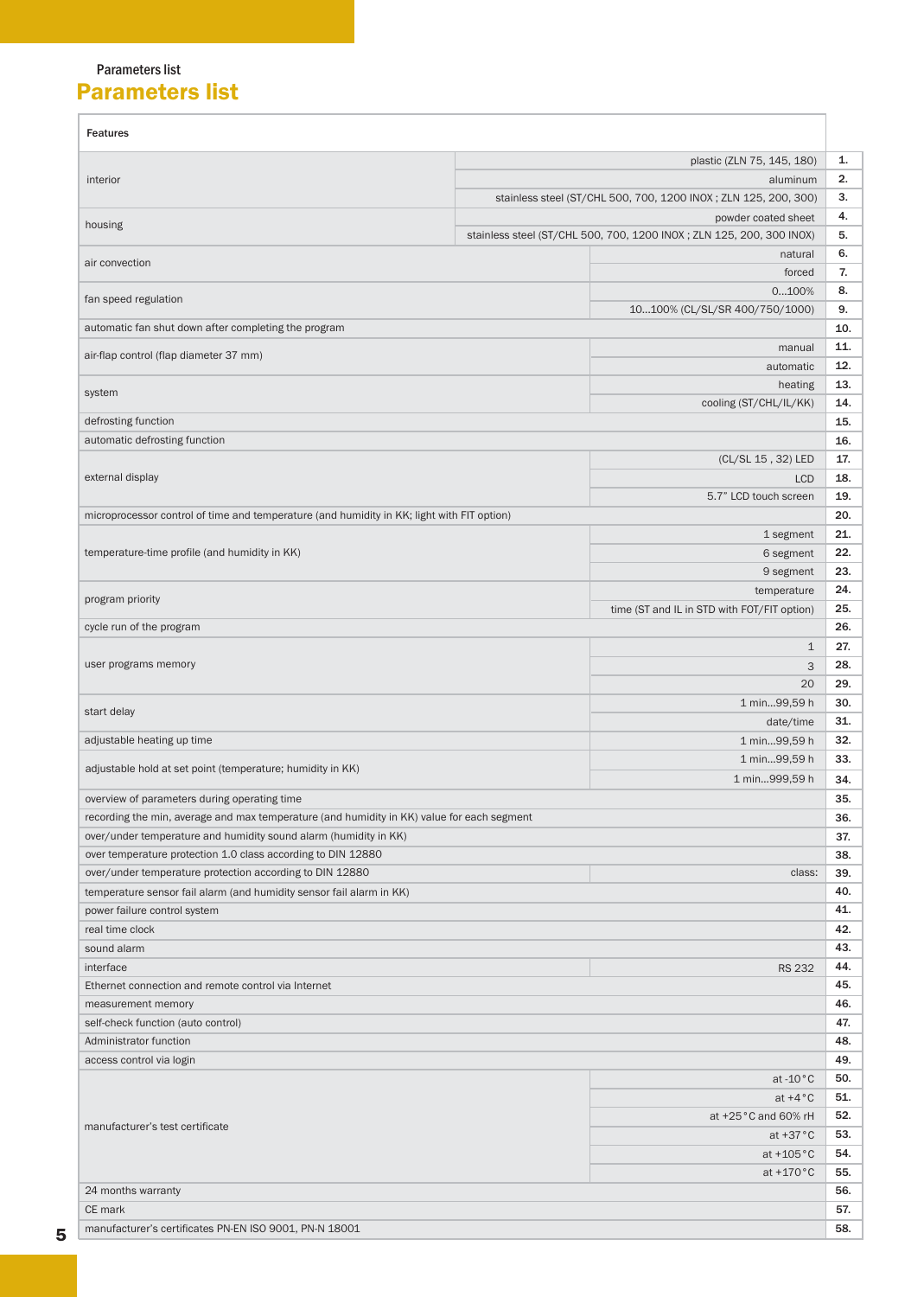#### Parameters list Parameters list

|     | ST<br>CL  |           |            |           |           | IL         |           |            | <b>SL</b> |           | <b>SR</b>  | KK        |            |            |           |
|-----|-----------|-----------|------------|-----------|-----------|------------|-----------|------------|-----------|-----------|------------|-----------|------------|------------|-----------|
|     | $P*$      | TOP+      | <b>CHL</b> | ZL        | ECO       | <b>STD</b> | TOP+      | <b>STD</b> | TOP+      | ECO       | <b>STD</b> | TOP+      | <b>STD</b> | <b>STD</b> | TOP+      |
| 1.  |           |           |            | $\bullet$ |           |            |           |            |           |           |            |           |            |            |           |
| 2.  | $\bullet$ | $\bullet$ | $\bullet$  |           |           |            |           |            |           |           |            |           |            |            |           |
| 3.  | $\bullet$ | $\bullet$ | $\bullet$  | $\bullet$ | $\bullet$ | $\bullet$  | $\bullet$ | $\bullet$  | $\bullet$ | $\bullet$ | $\bullet$  | $\bullet$ | $\bullet$  | $\bullet$  | $\bullet$ |
| 4.  | $\bullet$ | $\bullet$ | $\bullet$  | $\bullet$ | $\bullet$ | $\bullet$  | $\bullet$ | $\bullet$  | $\bullet$ | $\bullet$ | $\bullet$  | $\bullet$ | $\bullet$  | $\bullet$  | $\bullet$ |
| 5.  | $\bullet$ | $\bullet$ | $\bullet$  | $\bullet$ | $\bullet$ | $\bullet$  | $\bullet$ | $\bullet$  | $\bullet$ | $\bullet$ | $\bullet$  | $\bullet$ | $\bullet$  | $\bullet$  | $\bullet$ |
| 6.  |           |           |            | $\bullet$ | $\bullet$ | $\bullet$  | $\bullet$ |            |           | $\bullet$ | $\bullet$  | $\bullet$ | $\bullet$  |            |           |
| 7.  |           |           | $\bullet$  |           |           | $\bullet$  |           |            |           | $\bullet$ |            | $\bullet$ |            |            |           |
|     | $\bullet$ | $\bullet$ |            |           | $\bullet$ |            | $\bullet$ | $\bullet$  | $\bullet$ |           | $\bullet$  |           | $\bullet$  | $\bullet$  | $\bullet$ |
| 8.  |           |           |            |           |           | $\bullet$  | $\bullet$ |            |           |           | $\bullet$  | $\bullet$ | $\bullet$  | $\bullet$  | $\bullet$ |
| 9.  |           | $\bullet$ |            |           |           | $\bullet$  | $\bullet$ | $\bullet$  | $\bullet$ |           | $\bullet$  | $\bullet$ | $\bullet$  |            |           |
| 10. | $\bullet$ | $\bullet$ | $\bullet$  | $\bullet$ | $\bullet$ | $\bullet$  | $\bullet$ | $\bullet$  | $\bullet$ | $\bullet$ | $\bullet$  | $\bullet$ | $\bullet$  | $\bullet$  | $\bullet$ |
| 11. |           |           |            |           | $\bullet$ | $\bullet$  |           |            |           | $\bullet$ | $\bullet$  |           |            |            |           |
| 12. |           |           |            |           |           |            | $\bullet$ |            |           |           |            | $\bullet$ | $\bullet$  |            |           |
| 13. | $\bullet$ | $\bullet$ |            |           | $\bullet$ | $\bullet$  | $\bullet$ | $\bullet$  | $\bullet$ | $\bullet$ | $\bullet$  | $\bullet$ | $\bullet$  | $\bullet$  | $\bullet$ |
| 14. | $\bullet$ | $\bullet$ | $\bullet$  | $\bullet$ |           |            |           | $\bullet$  | $\bullet$ |           |            |           |            | $\bullet$  | $\bullet$ |
| 15. | $\bullet$ |           | $\bullet$  |           |           |            |           |            |           |           |            |           |            |            |           |
| 16. |           |           |            |           |           |            |           |            |           |           |            |           |            | $\bullet$  | $\bullet$ |
| 17. |           |           |            | $\bullet$ | $\bullet$ |            |           |            |           | $\bullet$ |            |           |            |            |           |
| 18. | $\bullet$ |           | $\bullet$  |           | $\bullet$ | $\bullet$  |           | $\bullet$  |           | $\bullet$ | $\bullet$  |           | $\bullet$  | $\bullet$  |           |
| 19. |           | $\bullet$ |            |           |           |            | $\bullet$ |            | $\bullet$ |           |            | $\bullet$ |            |            | $\bullet$ |
| 20. | $\bullet$ | $\bullet$ | $\bullet$  | $\bullet$ | $\bullet$ | $\bullet$  | $\bullet$ | $\bullet$  | $\bullet$ | $\bullet$ | $\bullet$  | $\bullet$ | $\bullet$  | $\bullet$  | $\bullet$ |
| 21. |           |           | $\bullet$  | $\bullet$ | $\bullet$ |            |           |            |           | $\bullet$ |            |           |            |            |           |
| 22. | $\bullet$ |           |            |           |           | $\bullet$  |           | $\bullet$  |           |           | $\bullet$  |           | $\bullet$  | $\bullet$  |           |
| 23. |           | $\bullet$ |            |           |           |            | $\bullet$ |            | $\bullet$ |           |            | $\bullet$ |            |            | $\bullet$ |
| 24. | $\bullet$ | $\bullet$ | $\bullet$  | $\bullet$ | $\bullet$ | $\bullet$  | $\bullet$ | $\bullet$  | ٠         | $\bullet$ | $\bullet$  | $\bullet$ | $\bullet$  |            | $\bullet$ |
| 25. | $\bullet$ | $\bullet$ |            |           |           |            | $\bullet$ | $\bullet$  | $\bullet$ |           |            | $\bullet$ |            | $\bullet$  | $\bullet$ |
| 26. | $\bullet$ | $\bullet$ |            |           |           | $\bullet$  | $\bullet$ | $\bullet$  | $\bullet$ |           | $\bullet$  | $\bullet$ | $\bullet$  | $\bullet$  | $\bullet$ |
| 27. |           |           | $\bullet$  | $\bullet$ | ٠         |            |           |            |           | $\bullet$ |            |           |            |            |           |
| 28. | $\bullet$ |           |            |           |           | $\bullet$  |           | $\bullet$  |           |           | $\bullet$  |           |            | $\bullet$  |           |
| 29. |           | $\bullet$ |            |           |           |            | $\bullet$ |            | $\bullet$ |           |            | $\bullet$ | $\bullet$  |            | $\bullet$ |
| 30. |           | $\bullet$ | $\bullet$  | $\bullet$ | $\bullet$ | $\bullet$  | $\bullet$ | $\bullet$  | $\bullet$ | $\bullet$ | $\bullet$  | $\bullet$ | $\bullet$  | $\bullet$  | $\bullet$ |
|     | $\bullet$ |           |            |           |           |            |           |            |           |           |            |           |            |            |           |
| 31. |           | $\bullet$ |            |           |           | $\bullet$  | $\bullet$ | $\bullet$  | $\bullet$ |           | $\bullet$  | $\bullet$ | $\bullet$  | $\bullet$  | $\bullet$ |
| 32. |           | $\bullet$ |            |           |           | $\bullet$  | $\bullet$ | $\bullet$  | $\bullet$ |           | $\bullet$  | $\bullet$ | $\bullet$  | $\bullet$  | $\bullet$ |
| 33. | $\bullet$ | $\bullet$ | $\bullet$  | $\bullet$ | $\bullet$ | $\bullet$  | $\bullet$ | $\bullet$  | $\bullet$ | $\bullet$ | $\bullet$  | $\bullet$ | $\bullet$  |            |           |
| 34. |           |           |            |           |           | $\bullet$  | $\bullet$ | $\bullet$  |           |           | $\bullet$  | $\bullet$ | $\bullet$  | $\bullet$  | $\bullet$ |
| 35. |           |           |            | $\bullet$ | $\bullet$ | $\bullet$  | $\bullet$ | ٠          |           | $\bullet$ | $\bullet$  | $\bullet$ | $\bullet$  | $\bullet$  | $\bullet$ |
| 36. | $\bullet$ | $\bullet$ | $\bullet$  |           |           | $\bullet$  | $\bullet$ | $\bullet$  | $\bullet$ |           | $\bullet$  | $\bullet$ | $\bullet$  | $\bullet$  | $\bullet$ |
| 37. | $\bullet$ | $\bullet$ | $\bullet$  | $\bullet$ |           | $\bullet$  | $\bullet$ | $\bullet$  | $\bullet$ | $\bullet$ |            | $\bullet$ | $\bullet$  | $\bullet$  | $\bullet$ |
| 38. | $\bullet$ | $\bullet$ | $\bullet$  |           | $\bullet$ | $\bullet$  | $\bullet$ | $\bullet$  | $\bullet$ | $\bullet$ | $\bullet$  | $\bullet$ | $\bullet$  | $\bullet$  | $\bullet$ |
| 39. |           | 3.3       |            |           |           | 2.0        | 3.1       | 2.0        | 3.3       |           | 2.0        | 3.1       | 2.0        | 3.3        | 3.3       |
| 40. | $\bullet$ | $\bullet$ | $\bullet$  | $\bullet$ | $\bullet$ | $\bullet$  | $\bullet$ | $\bullet$  | $\bullet$ | $\bullet$ | $\bullet$  | $\bullet$ | $\bullet$  | $\bullet$  | $\bullet$ |
| 41. | $\bullet$ | $\bullet$ | $\bullet$  | $\bullet$ | $\bullet$ | $\bullet$  | $\bullet$ | $\bullet$  | $\bullet$ | $\bullet$ | $\bullet$  | $\bullet$ | $\bullet$  | $\bullet$  | $\bullet$ |
| 42. | $\bullet$ | $\bullet$ | $\bullet$  | $\bullet$ | $\bullet$ | $\bullet$  | $\bullet$ | $\bullet$  | $\bullet$ | $\bullet$ | $\bullet$  | $\bullet$ | $\bullet$  | $\bullet$  | $\bullet$ |
| 43. | $\bullet$ | $\bullet$ | $\bullet$  | $\bullet$ | $\bullet$ | $\bullet$  | $\bullet$ | $\bullet$  | $\bullet$ | $\bullet$ | $\bullet$  | $\bullet$ | $\bullet$  | $\bullet$  | $\bullet$ |
| 44. | $\bullet$ | $\bullet$ | $\bullet$  | $\bullet$ | $\bullet$ | $\bullet$  | $\bullet$ | $\bullet$  | $\bullet$ | $\bullet$ | $\bullet$  | $\bullet$ | $\bullet$  | $\bullet$  | $\bullet$ |
| 45. |           | $\bullet$ |            |           |           |            | $\bullet$ |            | $\bullet$ |           |            | $\bullet$ |            |            | $\bullet$ |
| 46. |           | $\bullet$ |            |           |           |            | $\bullet$ |            | $\bullet$ |           |            | $\bullet$ |            |            | $\bullet$ |
| 47. | $\bullet$ | $\bullet$ | $\bullet$  | $\bullet$ | $\bullet$ | $\bullet$  | $\bullet$ | $\bullet$  | $\bullet$ | $\bullet$ | $\bullet$  | $\bullet$ | $\bullet$  | $\bullet$  | $\bullet$ |
|     |           | $\bullet$ |            |           |           |            | $\bullet$ |            |           |           |            | $\bullet$ |            |            |           |
| 48. |           |           |            |           |           |            |           |            | $\bullet$ |           |            |           |            |            | $\bullet$ |
| 49. |           | $\bullet$ |            |           |           |            | $\bullet$ |            | $\bullet$ |           |            | $\bullet$ |            |            | $\bullet$ |
| 50. |           |           |            | $\bullet$ |           |            |           |            |           |           |            |           |            |            |           |
| 51. |           |           | $\bullet$  |           |           |            |           |            |           |           |            |           |            |            |           |
| 52. |           |           |            |           |           |            |           |            |           |           |            |           |            | $\bullet$  | $\bullet$ |
| 53. | $\bullet$ | $\bullet$ |            |           | $\bullet$ | $\bullet$  | $\bullet$ | $\bullet$  | $\bullet$ |           |            |           |            |            |           |
| 54. |           |           |            |           |           |            |           |            |           | $\bullet$ | $\bullet$  | $\bullet$ |            |            |           |
| 55. |           |           |            |           |           |            |           |            |           |           |            |           | $\bullet$  |            |           |
| 56. | $\bullet$ | $\bullet$ | $\bullet$  | $\bullet$ | $\bullet$ | $\bullet$  | $\bullet$ | $\bullet$  | $\bullet$ | $\bullet$ | $\bullet$  | $\bullet$ | $\bullet$  | $\bullet$  | $\bullet$ |
| 57. | $\bullet$ | $\bullet$ | $\bullet$  | $\bullet$ | $\bullet$ | $\bullet$  | $\bullet$ | $\bullet$  | $\bullet$ | $\bullet$ | $\bullet$  | $\bullet$ | $\bullet$  | $\bullet$  | $\bullet$ |
| 58. | $\bullet$ | $\bullet$ | $\bullet$  | $\bullet$ | $\bullet$ | $\bullet$  | $\bullet$ | $\bullet$  | $\bullet$ | $\bullet$ | $\bullet$  | $\bullet$ | $\bullet$  | $\bullet$  | $\bullet$ |

\*- basic version of thermostatic cabinets \* - basic version of thermostatic cabinets